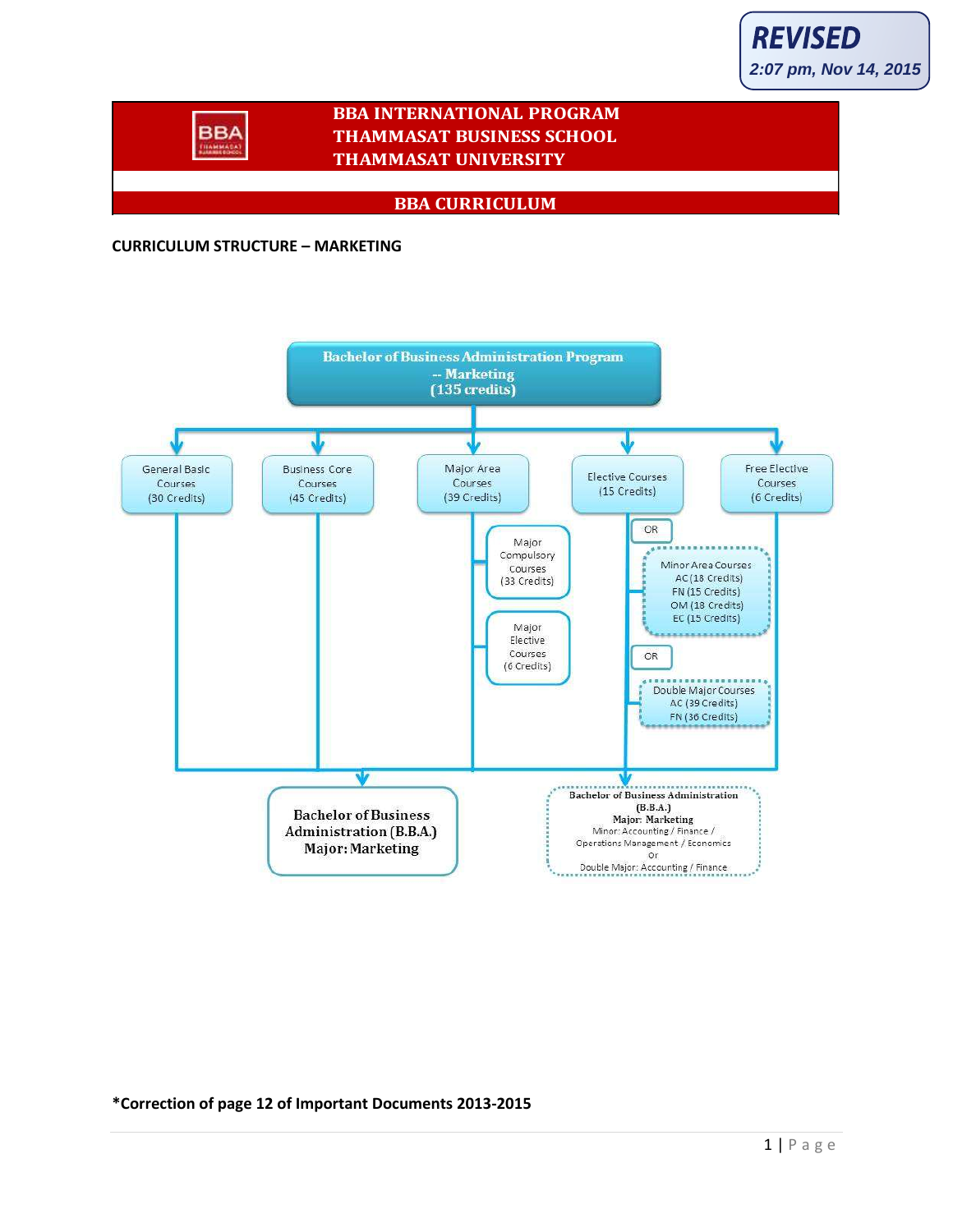| Code   | <b>Course Title</b>                                       | <b>Credits</b>          | Prerequisite                                    |
|--------|-----------------------------------------------------------|-------------------------|-------------------------------------------------|
|        | <b>General Basic Courses (30 credits)</b>                 |                         |                                                 |
|        | TU 100 Civic Education                                    | 3                       |                                                 |
|        | TU 110 Integrated Humanities                              | $\overline{2}$          |                                                 |
|        | TU 120 Integrated Social Sciences                         | 2                       |                                                 |
|        | TU 130 Integrated Sciences and Technology                 | $\overline{\mathbf{c}}$ |                                                 |
|        | TU 152 Fundamental Mathematics                            | 3                       |                                                 |
| TH 161 | Thai Usage                                                | 3                       |                                                 |
| EL 171 | English Course 2                                          | 3                       | EL 070 or Language Institute placement          |
| EL 172 | English Course 3                                          | 3                       | EL 171 or Language Institute placement          |
|        | EG 221 Reading for Information                            | 3                       | EL 172 or Exemption                             |
|        | EG 241 Listening - Speaking 1                             | 3                       | EL 172 or Exemption                             |
|        | BA 202 Taxation                                           | 3                       | 2nd-year student status                         |
|        | <b>Business Core Courses (45 credits)</b>                 |                         |                                                 |
|        | BA 201 Business Law                                       | 3                       | 2nd-year student status                         |
|        | BA 203 Business Quantitative Analysis                     | 3                       |                                                 |
|        | <b>BA 204 Business Statistics</b>                         | 3                       |                                                 |
|        | BA 401 Strategic Management                               | 3                       | 4th-year student status                         |
|        | AC 201 Fundamental Accounting                             | 3                       |                                                 |
|        | AC 202 Management Accounting                              | 3                       | AC 201                                          |
|        | FN 201 Business Finance                                   | 3                       | AC 201                                          |
|        | MK 201 Principles of Marketing                            | 3                       |                                                 |
|        | HR 201 Principles of Management                           | 3                       |                                                 |
|        | OM 201 Principles of Operations Management                | 3                       |                                                 |
| IS 201 | <b>Management Information Systems</b>                     | 3                       |                                                 |
|        | EC 213 Introductory Microeconomics                        | 3                       |                                                 |
|        | EC 214 Introductory Macroeconomics                        | 3                       |                                                 |
|        | EL 221 Communicative Business English 1                   | 3                       | EL 172                                          |
|        | EL 321 Communicative Business English 2                   | 3                       | EL 221                                          |
|        | <b>Major Compulsory Courses (33 credits)</b>              |                         |                                                 |
|        | MK 311 Consumer Behavior                                  | 3                       | MK 201                                          |
|        | MK 312 Marketing Planning                                 | 3                       | MK 311                                          |
|        | MK 313 Creativity and Communication in Marketing Professi | 3                       | MK Major and MK 201                             |
|        | MK 314 Qualitative Research in Marketing                  | 3                       | MK 311                                          |
|        | MK 315 Quantitative Research in Marketing                 | 3                       | BA 204 and MK 314                               |
|        | MK 316 Product and Brand Management                       | 3                       | MK 311                                          |
|        | MK 317 Pricing Management                                 | 3                       | MK 201 and FN 201                               |
|        | MK 318 Distribution Channel Management                    | 3                       | <b>MK 201</b>                                   |
|        | MK 319 Integrated Marketing Communications                | 3                       | MK 311                                          |
|        | MK 411 Marketing Analysis and Decision-Making             | 3                       | MK 311 and BA 204                               |
|        | MK 412 Marketing Strategy                                 | 3                       | MK Major and 4th-year student status and MK 312 |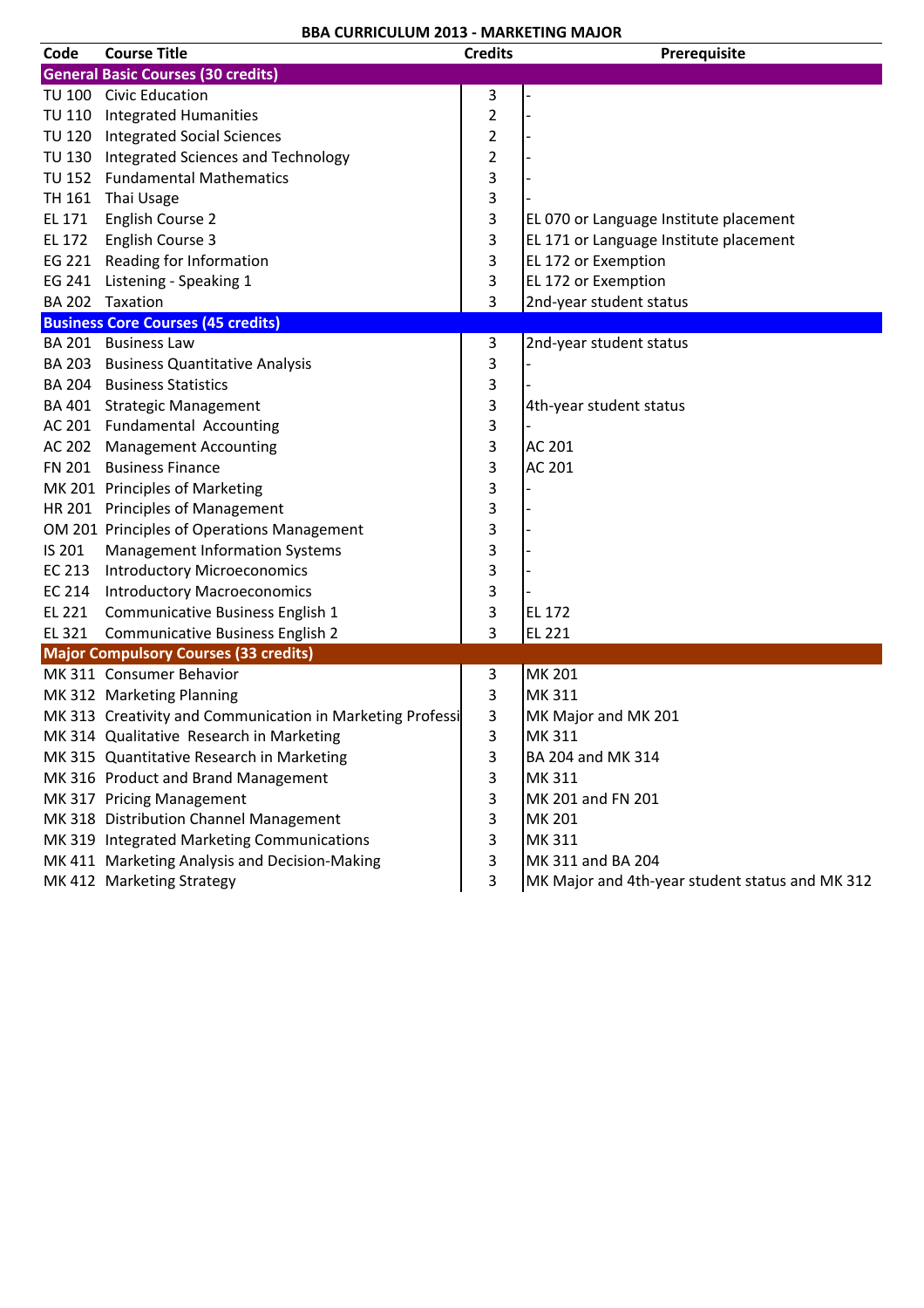| Code | <b>Course Title</b>                        | <b>Credits</b> | Prerequisite                            |
|------|--------------------------------------------|----------------|-----------------------------------------|
|      | <b>Major Elective Courses (6 credits)</b>  |                |                                         |
|      | MK 321 Sales Promotion and Event Marketing | 3              | MK 311                                  |
|      | MK 322 Retail Management                   | 3              | <b>MK 201</b>                           |
|      | MK 323 Sales Management                    | 3              | MK 201                                  |
|      | MK 331 Business-to-Business Marketing      | 3              | MK 201                                  |
|      | MK 332 Services Marketing                  | 3              | <b>MK 201</b>                           |
|      | MK 333 International Marketing             | 3              | MK 201                                  |
|      | MK 334 Agricultural Marketing              | 3              | MK 201                                  |
|      | MK 335 Health-Care Marketing Strategy      | 3              | <b>MK 201</b>                           |
|      | MK 341 Special Topics in Marketing 1       | 3              | MK Major and 3rd-year student status or |
|      |                                            |                | approved by the instructor              |
|      | MK 342 Special Topics in Marketing 2       | 1.5            | MK Major and 3rd-year student status or |
|      |                                            |                | approved by the instructor              |
|      | MK 343 Special Topics in Marketing 3       | 1.5            | MK Major and 3rd-year student status or |
|      |                                            |                | approved by the instructor              |
|      | MK 421 Special Topics in Marketing 4       | $\overline{3}$ | MK Major and 4th-year student status or |
|      |                                            |                | approved by the instructor              |
|      | MK 422 Entrepreneurial Marketing           | 3              | MK 201                                  |
|      | MK 423 Sustainability Marketing            | 3              | MK 312                                  |
|      | MK 499 Independent Study in Marketing      | 3              | MK Major and 4th-year student status or |
|      |                                            |                | approved by the instructor              |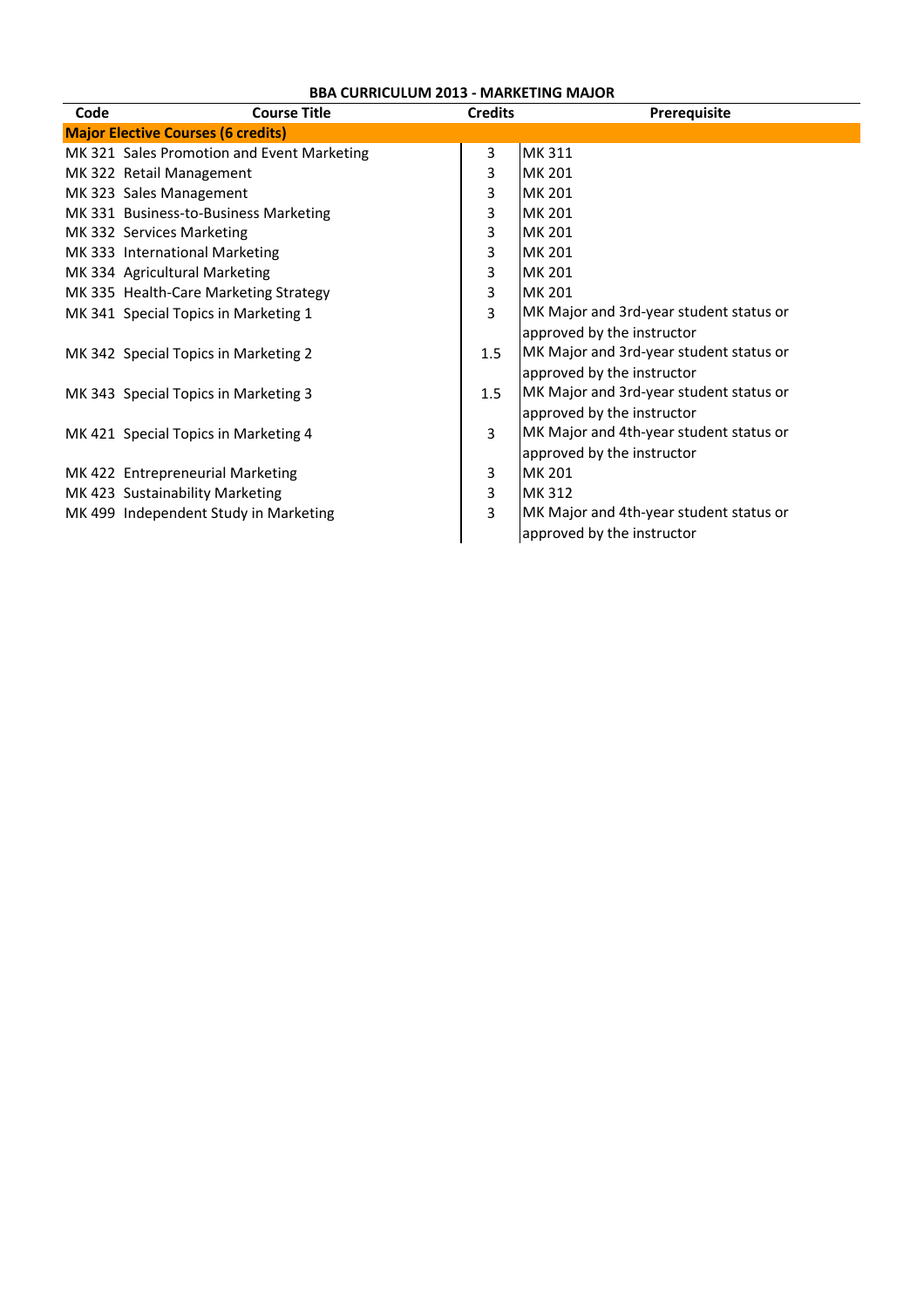| Code   | <b>Course Title</b>                                  | <b>Credits</b> | Prerequisite                            |
|--------|------------------------------------------------------|----------------|-----------------------------------------|
|        | <b>Elective Courses (15 credits)</b>                 |                |                                         |
|        | MK 321 Sales Promotion and Event Marketing           | 3              | MK 311                                  |
|        | MK 322 Retail Management                             | 3              | <b>MK 201</b>                           |
|        | MK 323 Sales Management                              | 3              | <b>MK 201</b>                           |
|        | MK 331 Business-to-Business Marketing                | 3              | MK 201                                  |
|        | MK 332 Services Marketing                            | 3              | MK 201                                  |
|        | MK 333 International Marketing                       | 3              | MK 201                                  |
|        | MK 334 Agricultural Marketing                        | 3              | MK 201                                  |
|        | MK 335 Health-Care Marketing Strategy                | 3              | <b>MK 201</b>                           |
|        | MK 341 Special Topics in Marketing 1                 | 3              | MK Major and 3rd-year student status or |
|        |                                                      |                | approved by the instructor              |
|        | MK 342 Special Topics in Marketing 2                 | 1.5            | MK Major and 3rd-year student status or |
|        |                                                      |                | approved by the instructor              |
|        | MK 343 Special Topics in Marketing 3                 | 1.5            | MK Major and 3rd-year student status or |
|        |                                                      |                | approved by the instructor              |
|        | MK 421 Special Topics in Marketing 4                 | 3              | MK Major and 4th-year student status or |
|        |                                                      |                | approved by the instructor              |
|        | MK 422 Entrepreneurial Marketing                     | 3              | <b>MK 201</b>                           |
|        | MK 423 Sustainability Marketing                      | 3              | MK 312                                  |
|        | MK 499 Independent Study in Marketing                | 3              | MK Major and 4th-year student status or |
|        |                                                      |                | approved by the instructor              |
|        | FN 311 Financial Management                          | 3              | FN 201 and BA 204                       |
|        | FN 312 Investments                                   | 3              | FN 201 and MA 216 and BA 204            |
|        | FN 313 International Financial Management            | 3              | <b>FN 311</b>                           |
|        | FN 323 Credit Management                             | 3              | <b>FN 201</b>                           |
|        | FN 421 Financial Statement and Reporting Analysis    | 3              | <b>FN 311</b>                           |
| IS 314 | Database Systems                                     | 3              | IS 201                                  |
| IS 315 | <b>Information Systems Analysis</b>                  | 3              | IS 201 and IS 314                       |
| IS 351 | Applications of ERP on Organizations                 | 3              | IS 201                                  |
| IS 352 | <b>Electronic Business</b>                           | 3              | IS 201                                  |
| IS 356 | <b>Enterprise Information System Management</b>      | 3              | IS 201                                  |
| IS 415 | <b>Information Systems Design</b>                    | 3              | IS 311 and IS 315                       |
| IS 417 | Intelligent Information Systems                      | 3              | IS 201                                  |
| IS 418 | Decision Support and Business Intelligence System    | 3              | IS 201                                  |
|        | HR 211 Human Resource Management                     | 3              | HR 201                                  |
|        | HR 311 Organizational Behavior                       | 3              | HR 201                                  |
|        | HR 312 Performance Management System                 | 3              | HR 211                                  |
|        | HR 313 Human Resource Planning and Selection         | 3              | HR 211                                  |
|        | HR 314 Human Resource Development                    | 3              | HR 211                                  |
|        | HR 315 Managing Compensation and Rewards             | 3              | HR 211                                  |
|        | HR 316 Employee Relations                            | 3              | HR 211                                  |
|        | HR 321 Leadership                                    | 3              | <b>HR311</b>                            |
|        | HR 322 Managerial Communication                      | 3              | <b>HR 201</b>                           |
|        | HR 323 Conflict Management and Negotiation           | 3              | HR 311                                  |
|        |                                                      | 3              | <b>HR 201</b>                           |
|        | HR 324 Organizational Development and Change Managem |                | HR 201 and IS 201                       |
|        | HR 325 Human Resource Information System             | 3              |                                         |
|        | HR 326 Corporate Human Resource Performance Measuren | 3              | <b>HR 211</b>                           |
| ER 313 | Development of Creativity and Creation of Innovatio  | 3              |                                         |
| ER 314 | New Product Development                              | 3              | ER 313                                  |
| ER 321 | <b>Entrepreneurial Skills</b>                        | 3              | ER 211                                  |
| ER 322 | Intrapreneurship                                     | 3              | <b>ER 211</b>                           |
| ER 323 | Social Entrepreneurship                              | 3              | ER 211                                  |
|        | ER 324 Family Business Management                    | 3              | HR 201                                  |
| ER 325 | Managing the Growing Business                        | 3              | HR 201                                  |
| ER 326 | Managing the Service Business                        | 3              | MK 201                                  |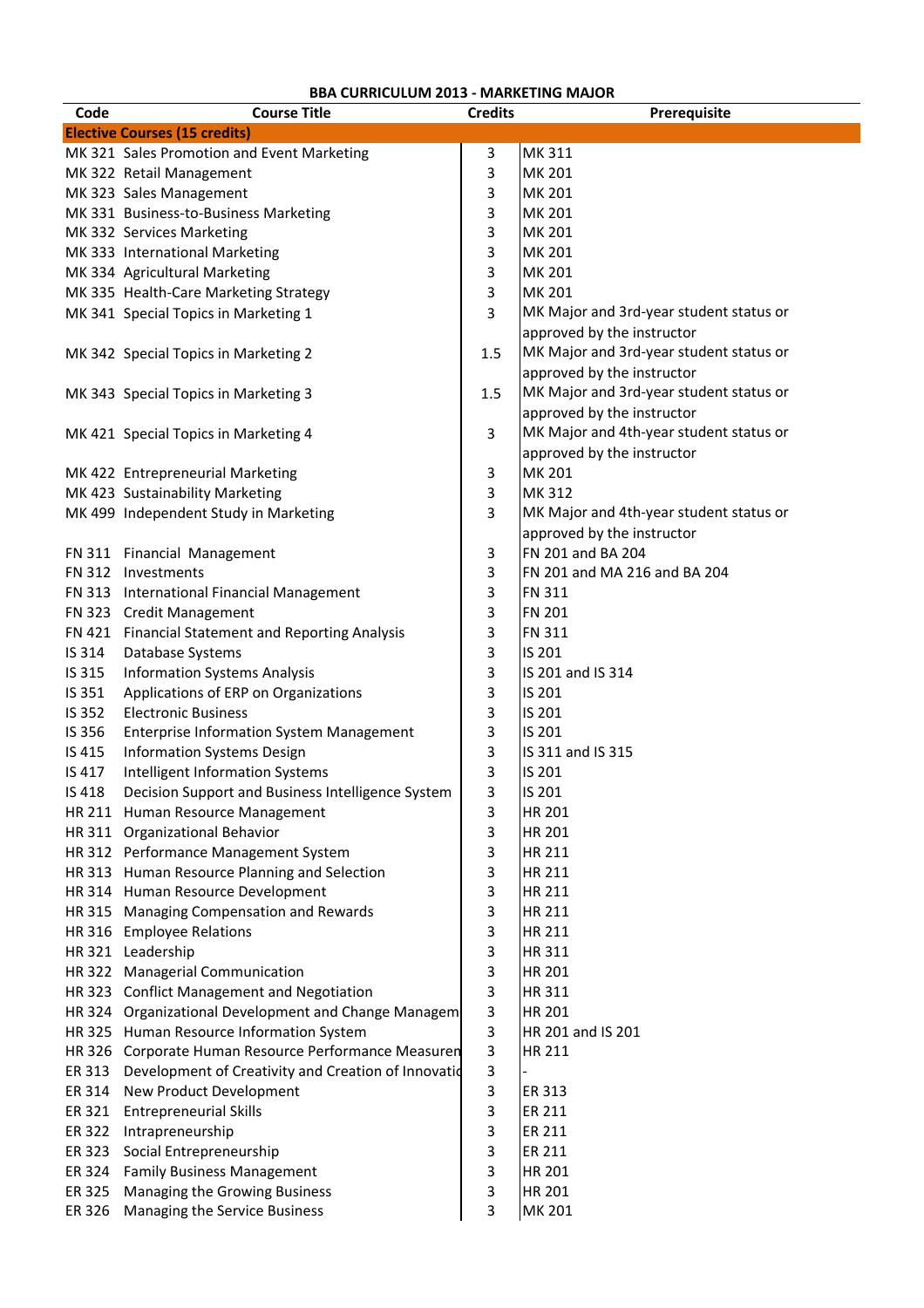| Code         | <b>Course Title</b>                                       | <b>Credits</b> | Prerequisite                                           |
|--------------|-----------------------------------------------------------|----------------|--------------------------------------------------------|
|              | <b>Elective Courses (15 credits) Cont.</b>                |                |                                                        |
|              | ER 327 Technology Management                              | 3              | <b>HR 201</b>                                          |
|              | ER 328 Managing the High Technology Business              | 3              | <b>HR 201</b>                                          |
|              | ER 421 Managing Business in Asia                          | 3              | <b>HR 201</b>                                          |
|              | OM 311 Data Analysis for Decision Making                  | 3              | <b>BA 203</b>                                          |
|              | OM 313 Process Analysis and Improvement                   | 3              | OM 201                                                 |
|              | OM 321 Inventory Management                               | 3              | OM 201                                                 |
|              | OM 411 Operation Planning and Control                     | 3              | BA 203 and OM 201                                      |
|              | OM 424 Organizational Performance Measurement             | 3              | OM 201                                                 |
|              | OM 425 Sustainable Opearations Management                 | 3              | OM 201                                                 |
|              | OM 435 Small Business Consulting                          | 3              | 4th-year student status                                |
|              | OM 444 Sport Operations Management                        | 3              | OM 201                                                 |
|              | OM 445 Hotel Management                                   | 3              | 4th-year student status                                |
|              | OM 446 Tourism Management                                 | 3              | 4th-year student status                                |
|              | OM 454 Healthcare Operations Management                   | 3              | OM 201                                                 |
| IT 211       | Introduction to International Transport                   | 3              |                                                        |
|              | LO 212 Introduction to Logistics Management               | 3              |                                                        |
|              | LO 341 International Logistics                            | 3              | LO 212                                                 |
|              | LO 342 Quantitative Tools for Logistics Management        | 3              | LO 212 and BA 203                                      |
|              | LO 442 Supply Chain Management                            | 3              | LO 212 and 4th-year student status                     |
| IB 311       | <b>Global Environment of International Business</b>       | 3              |                                                        |
| <b>IB422</b> | <b>Comparative Business Systems</b>                       | 3              | IB 311                                                 |
|              | RB 211 Introduction to Real Estate Business               | 3              |                                                        |
|              | RB 212 Introduction to Real Estate Valuation              | 3              |                                                        |
|              | RB 312 Real Estate Development Regulation                 | 3              |                                                        |
|              | RB 314 Real Estate Business Feasibility Studies           | 3              | Have taken real estate subjects no less than 2 subject |
|              | RB 341 Property Management                                | 3              | <b>RB 313</b>                                          |
|              | AC 311 Intermediate Accounting 1                          | 3              | <b>AC 201</b>                                          |
|              | AC 313 Cost Accounting                                    | 3              | <b>AC 201</b>                                          |
|              | AC 314 Cost Management                                    | 3              | AC 313                                                 |
|              | AC 315 Tax Accounting                                     | 3              | AC 201 and BA 202                                      |
|              | AC 317 Internal Control and Enterprise Risk Management    | 3              | AC 201                                                 |
|              | AC 318 Accounting Information Systems                     | 3              | AC 201 and IS 201                                      |
|              | AC 331 Accounting for Environmental and Social Responsibi | 3              | AC 313 or AC 202                                       |
|              | AC 413 Financial Reporting and Statement Analysis         | 3              | AC 311 and AC 312                                      |
|              | AC 422 International Accounting                           | 3              | AC 201 and 4th-year student status                     |
|              | AC 423 Tax Problem                                        | 3              | AC 315                                                 |